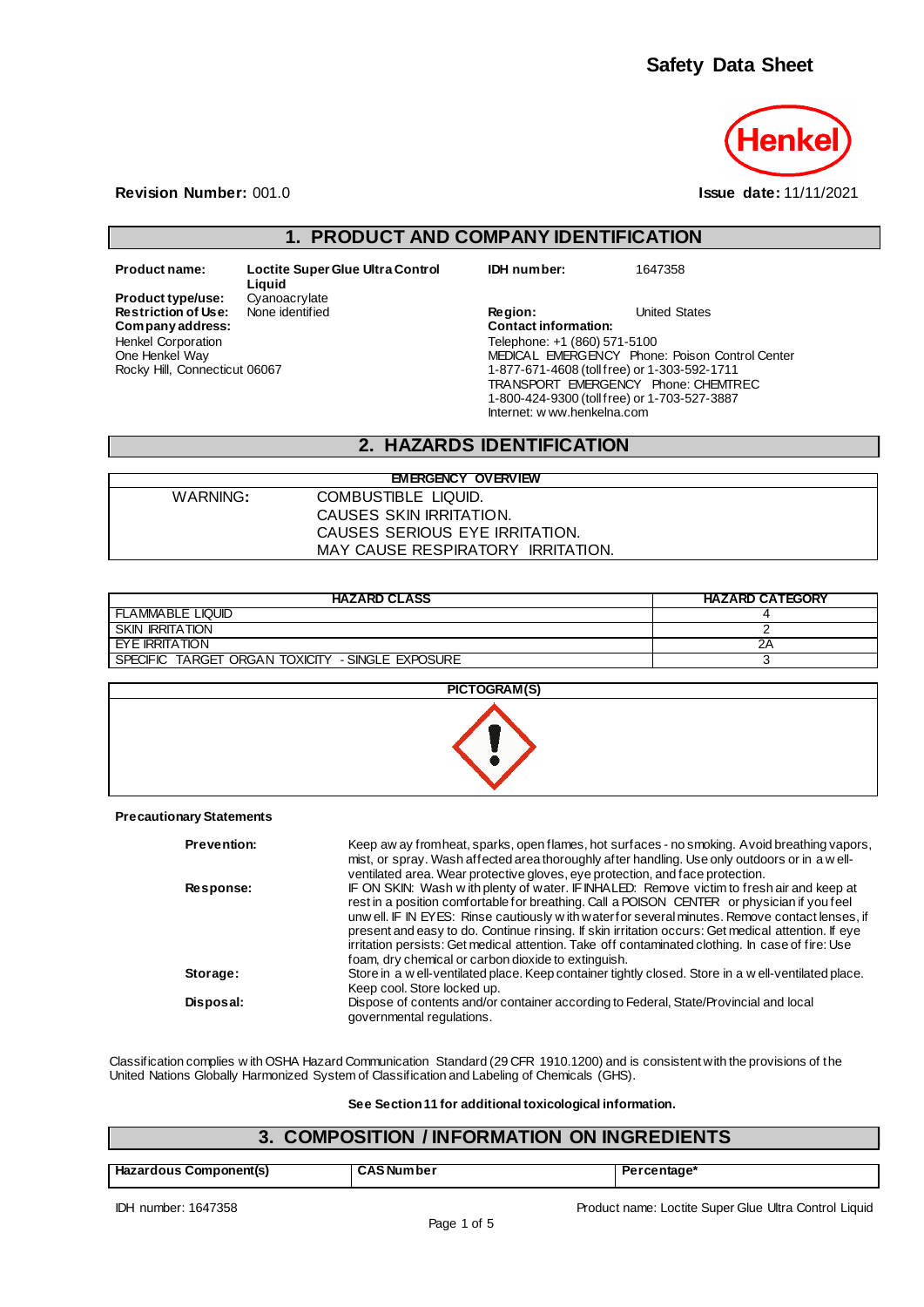| Ethyl<br>7085-85-0<br>80<br>10C<br>-cvanoacrvlate |
|---------------------------------------------------|
|---------------------------------------------------|

\* Exact percentages may vary or are trade secret. Concentration range is provided to assist users in providing appropriate pr otections.

| <b>4. FIRST AID MEASURES</b>          |                                                                                                                                                                                                                                                                                                                                                                                                                                                                                                         |  |  |  |
|---------------------------------------|---------------------------------------------------------------------------------------------------------------------------------------------------------------------------------------------------------------------------------------------------------------------------------------------------------------------------------------------------------------------------------------------------------------------------------------------------------------------------------------------------------|--|--|--|
| Inhalation:                           | Move to fresh air. If symptoms persist, seek medical advice. If not breathing,<br>give artificial respiration. If breathing is difficult, oxygen should be<br>administered by qualified personnel.                                                                                                                                                                                                                                                                                                      |  |  |  |
| Skin contact:                         | Rinse with running water and soap. Do not pull bonded skin apart. It may be<br>gently peeled apart using a blunt object such as a spoon, preferably after<br>soaking in w armsoapy water. If lips are accidentally stuck together apply<br>w arm w ater to the lips and encourage maximum w etting and pressure from<br>saliva inside the mouth. Peel or roll lips apart. Do not try to pull the lips apart<br>w ith direct opposing action. If symptoms develop and persist, get medical<br>attention. |  |  |  |
| Eye contact:                          | Rinse immediately with plenty of w ater, also under the eyelids, for at least 15<br>minutes. Seek medical attention immediately. Do not force eye open. Medical<br>advice should be sought in case solid particles of cyanoacrylate trapped<br>behind the eyelid cause any abrasive damage.                                                                                                                                                                                                             |  |  |  |
| Ingestion:                            | Seek immediate medical attention. Do not induce vomiting. Never give<br>anything by mouth to an unconscious person. Ensure breathing passages are<br>not obstructed. The product w ill polymerize rapidly and bond to the mouth<br>making it almost impossible to sw allow. Saliva will separate any solidified<br>product in several hours. Prevent the patient from sw allowing any separated<br>mass.                                                                                                |  |  |  |
| Symptoms:                             | See Section 11.                                                                                                                                                                                                                                                                                                                                                                                                                                                                                         |  |  |  |
| Notes to physician:                   | Surgery is not necessary to separate accidentally bonded tissues. Experience<br>has show n that bonded tissues are best treated by passive, non-surgical first<br>aid. If rapid curing has caused thermal burns they should be treated<br>symptomatically after adhesive is removed.                                                                                                                                                                                                                    |  |  |  |
|                                       | <b>5. FIRE FIGHTING MEASURES</b>                                                                                                                                                                                                                                                                                                                                                                                                                                                                        |  |  |  |
| Extinguishing media:                  | Use extinguishing measures appropriate to local circumstances and the<br>surrounding environment. Water spray (fog), foam, dry chemical or carbon<br>dioxide.                                                                                                                                                                                                                                                                                                                                           |  |  |  |
| Special firefighting procedures:      | Wear self-contained breathing apparatus and full protective clothing, such as<br>turn-out gear. Keep unnecessary personnel away. In case of fire, keep<br>containers cool with water spray.                                                                                                                                                                                                                                                                                                             |  |  |  |
| Unusual fire or explosion hazards:    | None                                                                                                                                                                                                                                                                                                                                                                                                                                                                                                    |  |  |  |
| Hazardous combustion products:        | Toxic fumes. Irritating vapors. Oxides of carbon.                                                                                                                                                                                                                                                                                                                                                                                                                                                       |  |  |  |
| <b>6. ACCIDENTAL RELEASE MEASURES</b> |                                                                                                                                                                                                                                                                                                                                                                                                                                                                                                         |  |  |  |

**Use personal protection recommended in Section 8, isolate the hazard area and deny entry to unnecessary and unprotected personnel.**

| Environmental precautions: | Do not allow product to enter sew er or waterways. Prevent further leakage or<br>spillage if safe to do so.                                                                                                                                                                                                                                                                                             |
|----------------------------|---------------------------------------------------------------------------------------------------------------------------------------------------------------------------------------------------------------------------------------------------------------------------------------------------------------------------------------------------------------------------------------------------------|
| Clean-up methods:          | Ensure adequate ventilation. Wear appropriate personal protective equipment.<br>Do not use cloths for mopping up. Flood w ith w ater to complete polymerization<br>and scrape off the floor. Cured material can be disposed of as non-hazardous<br>w aste. Refer to Section 8 "Exposure Controls / Personal Protection" prior to<br>clean up. Cured material can be disposed of as non-hazardous waste. |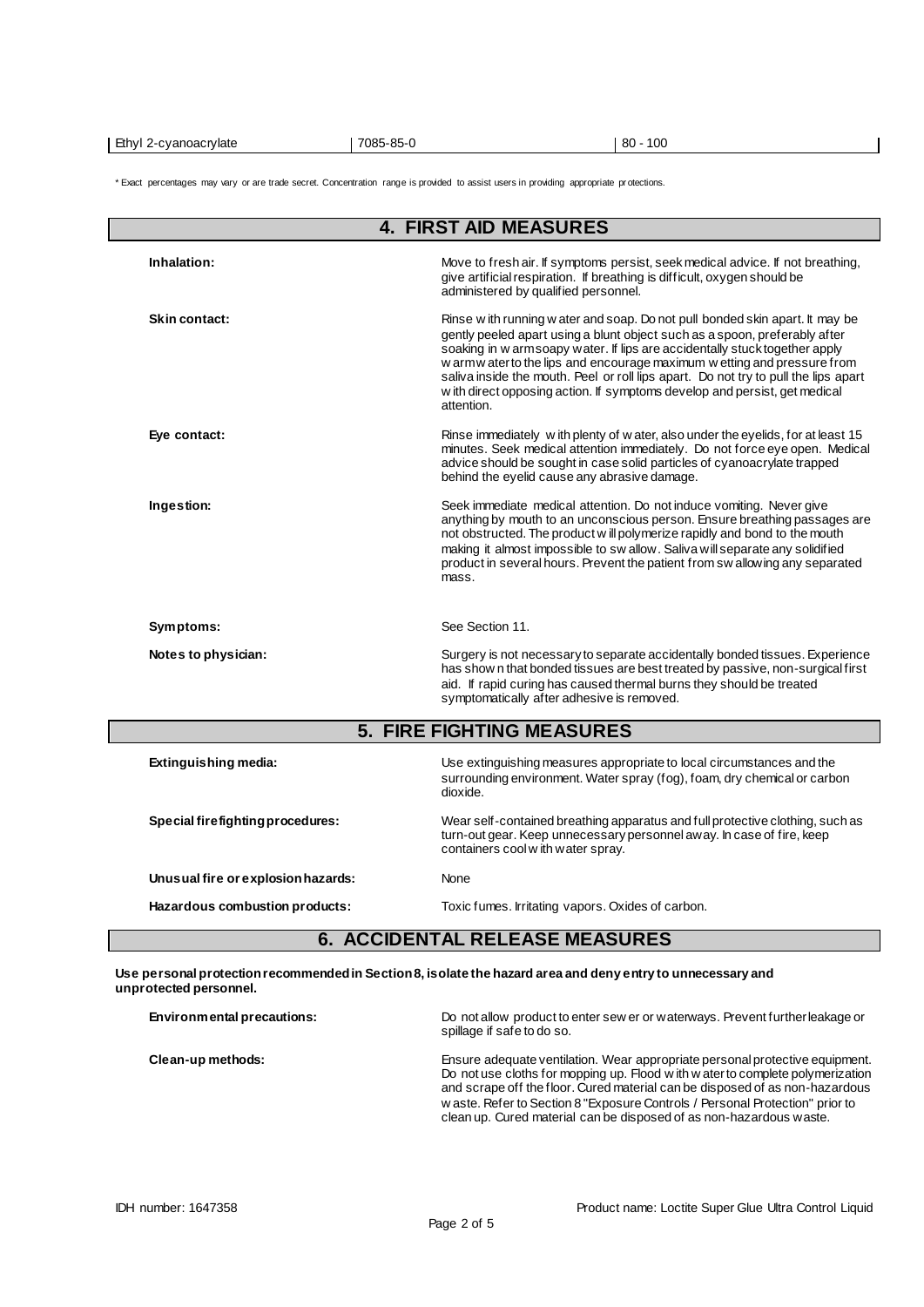# **7. HANDLING AND STORAGE**

**Handling:** Prevent contact w ith eyes, skin and clothing. Do not breathe vapor and mist. Wash thoroughly after handling. Wash thoroughly after handling. Use only w ith adequate ventilation. Keep container closed. See Section 8 of the SDS for Personal Protective Equipment. Avoid contact w ith fabric or paper goods. Contact w ith these materials may cause rapid polymerization w hich can generate smoke and strong irritating vapors, and cause thermal burns. When using, do not eat, drink or smoke.

Storage: Not available.

**For information on product shelf life, please review labels on container or check the Technical Data Sheet.**

## **8. EXPOSURE CONTROLS / PERSONAL PROTECTION**

**Employers should complete an assessment of all workplaces to determine the need for, and selection of, proper exposure controls and protective equipment for each task performed.**

| Hazardous Component(s)       | <b>ACGIHTLV</b>                                                                                                                             | <b>OSHA PEL</b>  | <b>AIHA WEEL</b>                                                                                                                                                                                                                                                                                                                                                                                                                                                                                                                                   | <b>OTHER</b> |
|------------------------------|---------------------------------------------------------------------------------------------------------------------------------------------|------------------|----------------------------------------------------------------------------------------------------------------------------------------------------------------------------------------------------------------------------------------------------------------------------------------------------------------------------------------------------------------------------------------------------------------------------------------------------------------------------------------------------------------------------------------------------|--------------|
| Ethyl 2-cyanoacrylate        | 1 ppm STEL<br>0.2 ppm TWA<br>(Respiratory<br>sensitization)<br>(Dermal sensitization)                                                       | None             | None                                                                                                                                                                                                                                                                                                                                                                                                                                                                                                                                               | None         |
| <b>Engineering controls:</b> |                                                                                                                                             | exposure limits. | Provide adequate local exhaust ventilation to maintain w orker exposure below                                                                                                                                                                                                                                                                                                                                                                                                                                                                      |              |
| Respiratory protection:      | Use NIOSH approved respirator if there is potential to exceed exposure<br>$limit(s)$ .                                                      |                  |                                                                                                                                                                                                                                                                                                                                                                                                                                                                                                                                                    |              |
| Eye/face protection:         | Wear safety glasses with side shields. Full face protection should be used if<br>the potential for splashing or spraying of product exists. |                  |                                                                                                                                                                                                                                                                                                                                                                                                                                                                                                                                                    |              |
| <b>Skin protection:</b>      |                                                                                                                                             |                  | Use chemical resistant, impermeable clothing including gloves and either an<br>apron or body suit to prevent skin contact. Use nitrile gloves and aprons as<br>necessary to prevent contact. Do not use PVC, nylon or cotton. The<br>information provided on personal protective equipment is for guidance<br>purposes only. A full risk assessment should be conducted prior to using this<br>product to determine the appropriate personal protective equipment to suit<br>local conditions. Personal protective equipment should conform to the |              |

# **9. PHYSICAL AND CHEMICAL PROPERTIES**

relevant EN standard.

| <b>Physical state:</b>                   | liquid                                     |
|------------------------------------------|--------------------------------------------|
| Color:                                   | Colorless to light yellow                  |
| Odor:                                    | irritating                                 |
| Odor threshold:                          | Not available.                             |
| pH:                                      | Not applicable, Mixture reacts with water. |
| Vapor pressure:                          | 2.5 mbar (50 °C (122°F))                   |
| Boiling point/range:                     | Not determined                             |
| Melting point/range:                     | Not available.                             |
| Specific gravity:                        | $1.05 - 1.1$                               |
| Vapor density:                           | Not available.                             |
| Flash point:                             | 80 - 93.4 °C (176°F - 200.12 °F) no method |
| Flam mable/Explosive limits - low er:    | Not available.                             |
| Flam mable/Explosive limits - upper:     | Not available.                             |
| Autoignition temperature:                | Not available.                             |
| Flammability:                            | Not applicable                             |
| <b>Evaporation rate:</b>                 | Not available.                             |
| Solubility in water:                     | Polymerises in presence of water.          |
| Partition coefficient (n-octanol/water): | Not available.                             |
| <b>VOC content:</b>                      | Not available.                             |
| Viscosity:                               | $30 - 50$ mPa.s                            |
| Decomposition temperature:               | Not available.                             |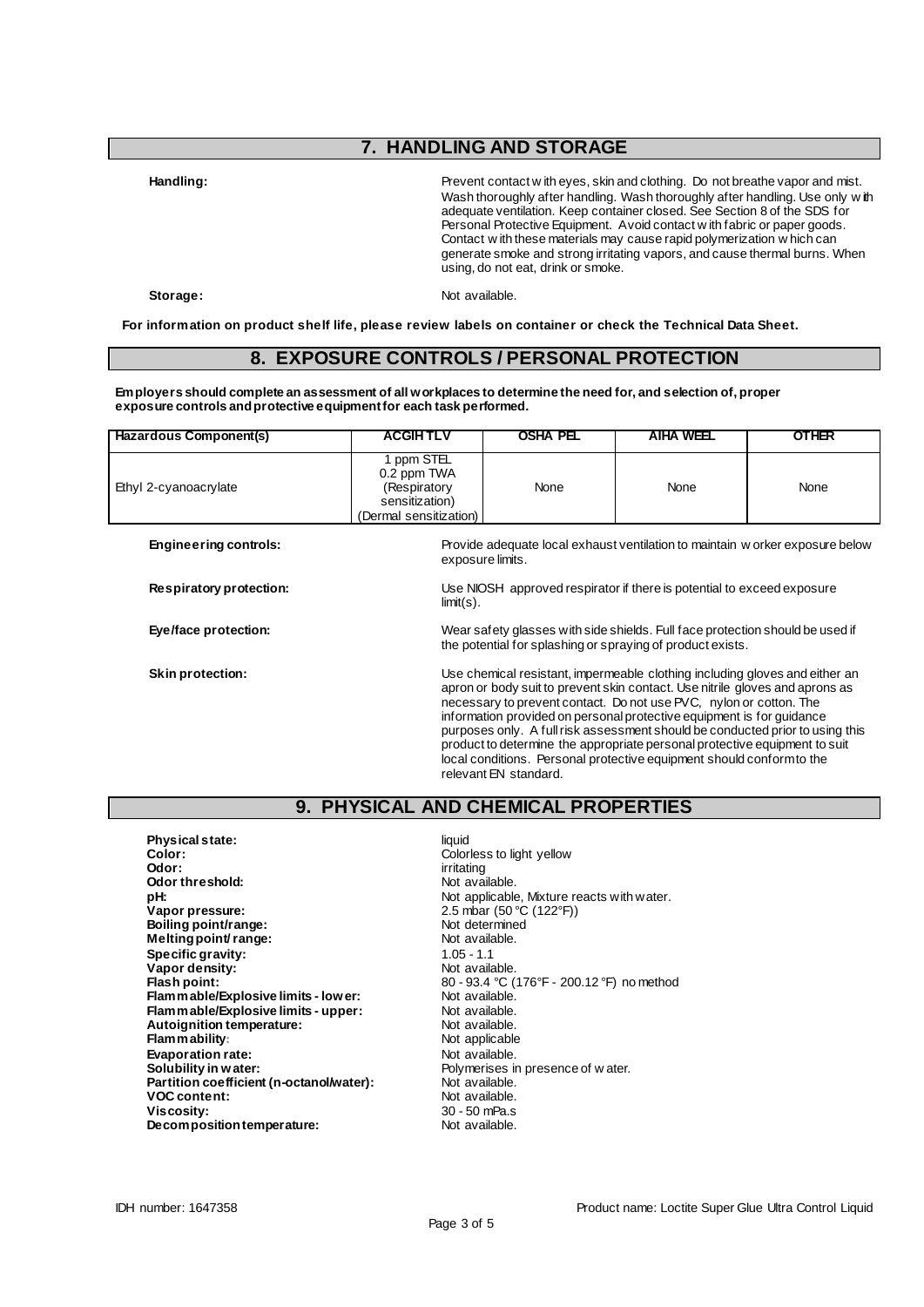# **10. STABILITY AND REACTIVITY Stability:** Stable under recommended storage conditions. **Hazardous reactions:** Rapid exothermic polymerization w ill occur in the presence of water, amines, alkalis and alcohols. **Hazardous decomposition products:** None **Incompatible materials:** Water. Alcohols. Amines. Bases. **Reactivity:** Not available. **Conditions to avoid:** Keep aw ay from heat, ignition sources and incompatible materials. Protect from direct sunlight.

#### **11. TOXICOLOGICAL INFORMATION**

**Relevant routes of exposure:** Skin, Inhalation, Eyes

# **Potential Health Effects/Symptoms**

| Inhalation:                | May cause respiratory tract irritation. Exposure to vapors above the established exposure limit<br>results in respiratory irritation, w hich may lead to difficulty in breathing and tightness in the<br>chest.                                                                                                                                                                               |
|----------------------------|-----------------------------------------------------------------------------------------------------------------------------------------------------------------------------------------------------------------------------------------------------------------------------------------------------------------------------------------------------------------------------------------------|
| <b>Skin contact:</b>       | Bonds skin in seconds. May cause skin irritation. Cyanoacrylates have been reported to cause<br>allergic reaction but due to rapid polymerization at the skin surface, an allergic response is rare.<br>Cyanoacrylates generate heat on solidification. In rare circumstances a large drop will burn the<br>skin. Cured adhesive does not present a health hazard even if bonded to the skin. |
| Eye contact:<br>Ingestion: | Irritating to eyes. Causes excessive tearing. Eyelids may bond.<br>Not expected under normal conditions of use. Not expected to be harmful by ingestion. Rapidly<br>polymerizes (solidifies) and bonds in mouth. It is almost impossible to swallow.                                                                                                                                          |

| Hazardous Component(s) | LD50s and LC50s       |  | Immediate and Delayed Health Effects |                                                    |
|------------------------|-----------------------|--|--------------------------------------|----------------------------------------------------|
| Ethyl 2-cyanoacrylate  | None                  |  | Irritant, Allergen, Respiratory      |                                                    |
|                        |                       |  |                                      |                                                    |
| Hazardous Component(s) | <b>NTP Carcinogen</b> |  | <b>IARC Carcinogen</b>               | <b>OSHA Carcinogen</b><br>(Specifically Regulated) |
| Ethyl 2-cyanoacrylate  | No                    |  | No                                   | No                                                 |

# **12. ECOLOGICAL INFORMATION**

**Ecological information:** Not available.

#### **13. DISPOSAL CONSIDERATIONS**

**Recommended method of disposal:** Not available.

#### **14. TRANSPORT INFORMATION**

**The transport information provided in this section only applies to the material/formulation itself, and is not specific to any package/configuration.**

| U.S. Department of Transportation Ground (49 CFR) |                                                                                                                        |
|---------------------------------------------------|------------------------------------------------------------------------------------------------------------------------|
| Propershipping name:                              | Combustible liquid, n.o.s. (Cyanoacrylate ester)                                                                       |
| Hazard class or division:                         | Combustible Liquid                                                                                                     |
| Identification number:                            | NA 1993                                                                                                                |
| Packing group:                                    | Ш                                                                                                                      |
| International Air Transportation (ICAO/IATA)      |                                                                                                                        |
| Propershipping name:                              | Aviation regulated liquid, n.o.s. (Cyanoacrylate ester)                                                                |
| Hazard class or division:                         | 9                                                                                                                      |
| Identification number:                            | UN 3334                                                                                                                |
| Packing group:                                    | Ш                                                                                                                      |
| <b>Exceptions:</b>                                | Primary packs containing less than 500ml are unregulated by this mode of<br>transport and may be shipped unrestricted. |